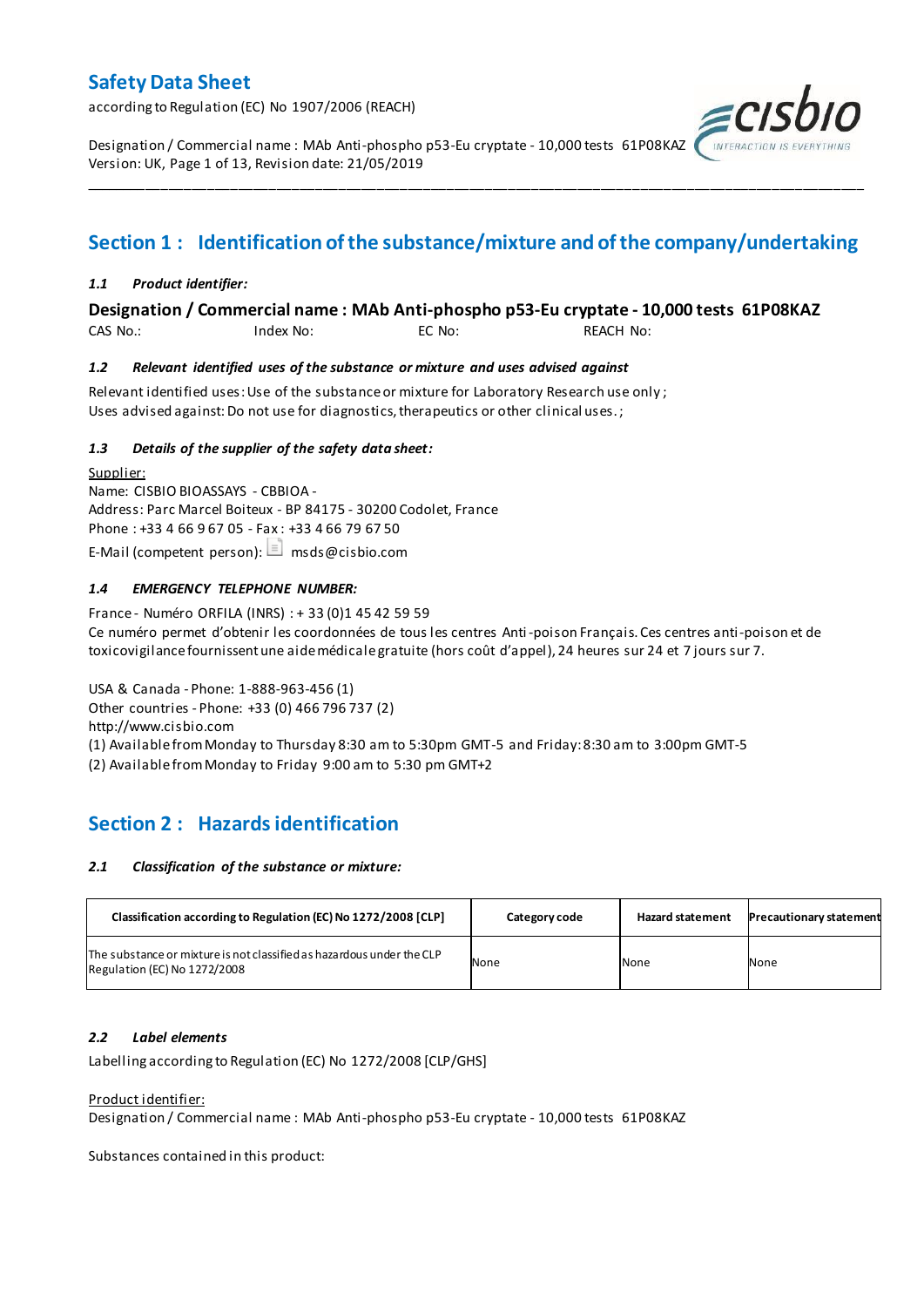according to Regulation (EC) No 1907/2006 (REACH)

Designation / Commercial name : MAb Anti-phospho p53-Eu cryptate - 10,000 tests 61P08KAZ Version: UK, Page 2 of 13, Revision date: 21/05/2019



Hazard pictograms

Signal word:

Hazard and precautionary statements:

#### *2.3 Other hazards*

The mixture does not contain substances classified as 'Substances of Very High Concern' (SVHC) >= 0.1% published by the European CHemicals Agency (ECHA) under article 57 of REACH. The mixture satisfies neither the PBT nor the vPvB criteria for mixtures in accordance with annexe XIII of the REACH regulations EC 1907/2006. ; Adverse human health effects and symptoms:

\_\_\_\_\_\_\_\_\_\_\_\_\_\_\_\_\_\_\_\_\_\_\_\_\_\_\_\_\_\_\_\_\_\_\_\_\_\_\_\_\_\_\_\_\_\_\_\_\_\_\_\_\_\_\_\_\_\_\_\_\_\_\_\_\_\_\_\_\_\_\_\_\_\_\_\_\_\_\_\_\_\_\_\_\_\_\_\_\_\_\_\_\_\_\_\_\_\_\_\_\_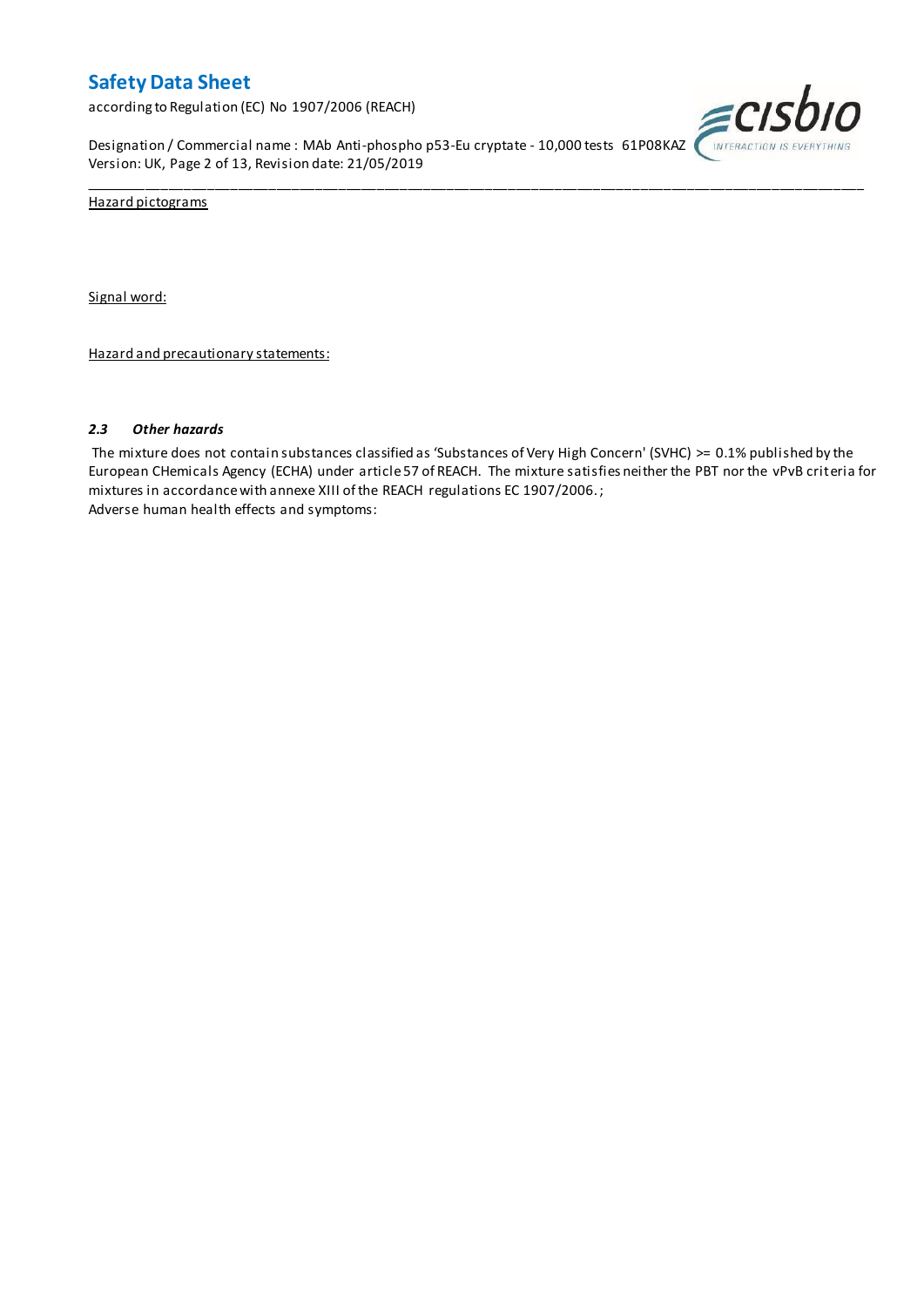according to Regulation (EC) No 1907/2006 (REACH)



Designation / Commercial name : MAb Anti-phospho p53-Eu cryptate - 10,000 tests 61P08KAZ Version: UK, Page 3 of 13, Revision date: 21/05/2019

### **Section 3 : Composition/information on ingredients**

#### *3.2 Mixtures*

Hazardous ingredients:

| Substance name                                                                 | CASn <sup>o</sup> | Index n° | EC n <sup>o</sup> | Classification according Regulation (EC) Concentration<br>No. 1272 [CLP] | (%)     | <b>SCL</b> | M-factor |
|--------------------------------------------------------------------------------|-------------------|----------|-------------------|--------------------------------------------------------------------------|---------|------------|----------|
| $4-(2-$<br>hydroxyethyl)piperazin<br>7365-45-9<br>1-ylethanesulphonic<br>lacid |                   |          | 230-907-9         |                                                                          | $< 3\%$ |            |          |

\_\_\_\_\_\_\_\_\_\_\_\_\_\_\_\_\_\_\_\_\_\_\_\_\_\_\_\_\_\_\_\_\_\_\_\_\_\_\_\_\_\_\_\_\_\_\_\_\_\_\_\_\_\_\_\_\_\_\_\_\_\_\_\_\_\_\_\_\_\_\_\_\_\_\_\_\_\_\_\_\_\_\_\_\_\_\_\_\_\_\_\_\_\_\_\_\_\_\_\_\_

Additional information:

Full text of H- and EUH-phrases: see SECTION 16.

### **Section 4 : First aid measures**

#### *4.1 Description of first aid measures*

**General information**:Do not leave affected person unattended. ;

**Following inhalation:**In case of respiratory tractirritation, consult a physician. ;

**Following skin contact**:After contact with skin, wash immediately with water ;

**Following eye contact**:After contact with the eyes, rinse with water with the eyelids open for a sufficient length of time, then consult an ophthalmologist immediately. ;

**Following ingestion**:Do NOT induce vomiting. ;

**Self-protection of the first aider**:

#### *4.2 Most important symptoms and effects, both acute and delayed*

Symptoms:No known symptoms to date. ; Effects:

#### *4.3 Indication of any immediate medical attention and special treatment needed*

Notes for the doctor:

### **Section 5 : Firefighting measures**

#### *5.1 Extinguishing media:*

**Suitable extinguishing media**:This product is not flammable. Use extinguishing agent suitable for type of surrounding fire ;

#### *5.2 Special hazards arising from the substance or mixture*

Hazardous combustion products:/

#### *5.3 Advice for fire-fighters*

Wear Protective clothing. ;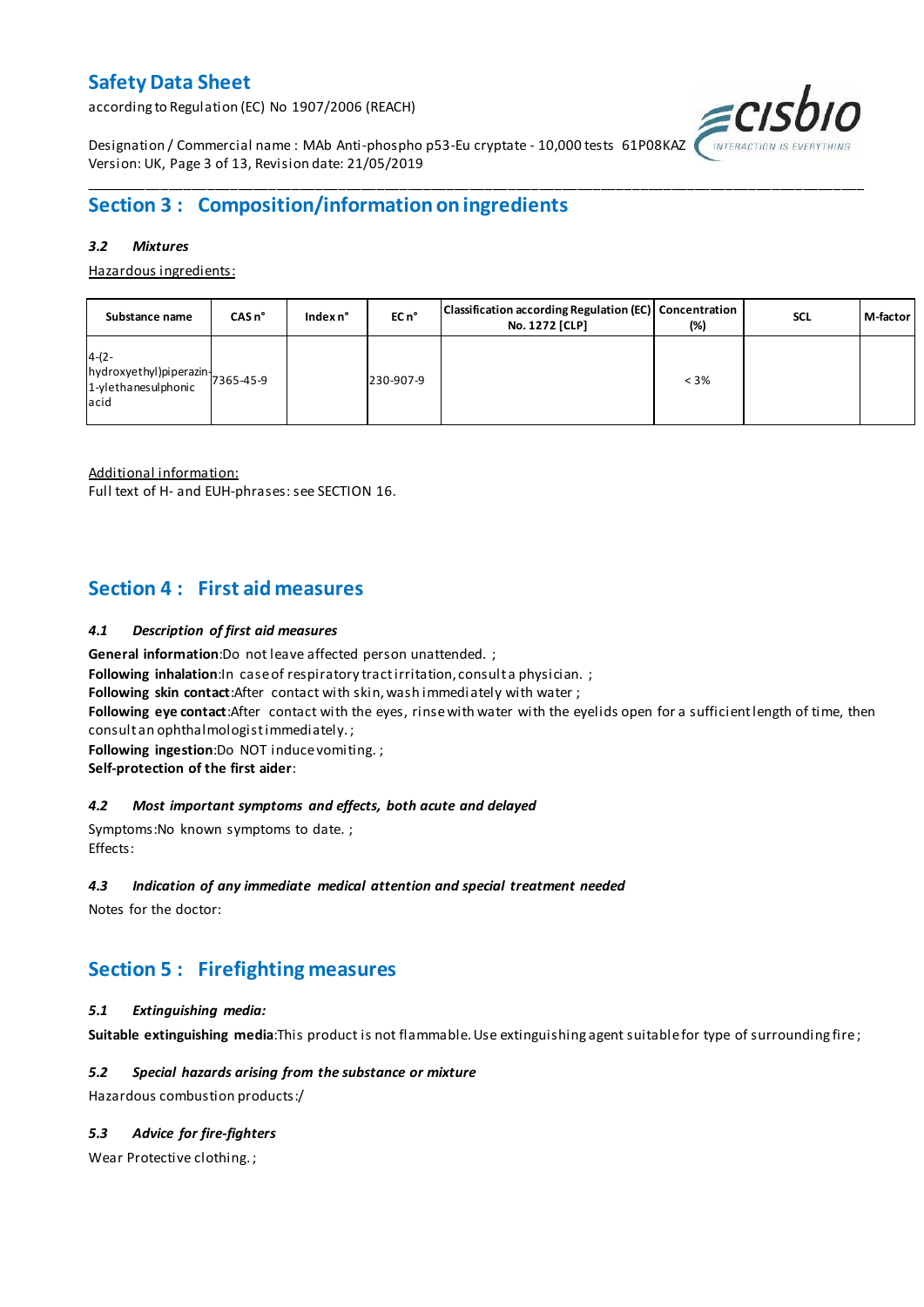according to Regulation (EC) No 1907/2006 (REACH)

Designation / Commercial name : MAb Anti-phospho p53-Eu cryptate - 10,000 tests 61P08KAZ Version: UK, Page 4 of 13, Revision date: 21/05/2019

\_\_\_\_\_\_\_\_\_\_\_\_\_\_\_\_\_\_\_\_\_\_\_\_\_\_\_\_\_\_\_\_\_\_\_\_\_\_\_\_\_\_\_\_\_\_\_\_\_\_\_\_\_\_\_\_\_\_\_\_\_\_\_\_\_\_\_\_\_\_\_\_\_\_\_\_\_\_\_\_\_\_\_\_\_\_\_\_\_\_\_\_\_\_\_\_\_\_\_\_\_



### **Section 6 : Accidental release measures**

#### *6.1 Personal precautions, protective equipment and emergency procedures*

Emergency procedures: Provide adequate ventilation. ;

#### *6.2 Environmental precautions*

Do not allow to enter into surface water or drains. ;

#### *6.3 Methods and material for containment and cleaning up*

For cleaning up:Suitable material for taking up: Absorbing material, organic ; Other information:

#### *6.4 Reference to other sections*

Additional information:

### **Section 7 : Handling and storage**

#### *7.1 Precautions for safe handling*

Protective measures: Advice on safe handling: Avoid contact with skin, eyes and clothes.; Fire preventions:

Do not eat, drink or smoke in areas where reagents are handled. ; Advice on general occupational hygiene Handle in accordance with good industrial hygiene and safety practice;

#### *7.2 Conditions for safe storage, including any incompatibilities*

Technical measures and storage conditions: Requirements for storage rooms and vessels: Keep container tightly closed.; Hints on storage assembly: Materials to avoid: Further information on storage conditions:

#### *7.3 Specific end uses:*

Recommendations on specific end uses: Observe technical data sheet. ;

### **Section 8 : Exposure controls/personal protection**

#### *8.1 Control parameters*

Preliminary remark:

#### 8.1.1 Occupational exposure limits:

• France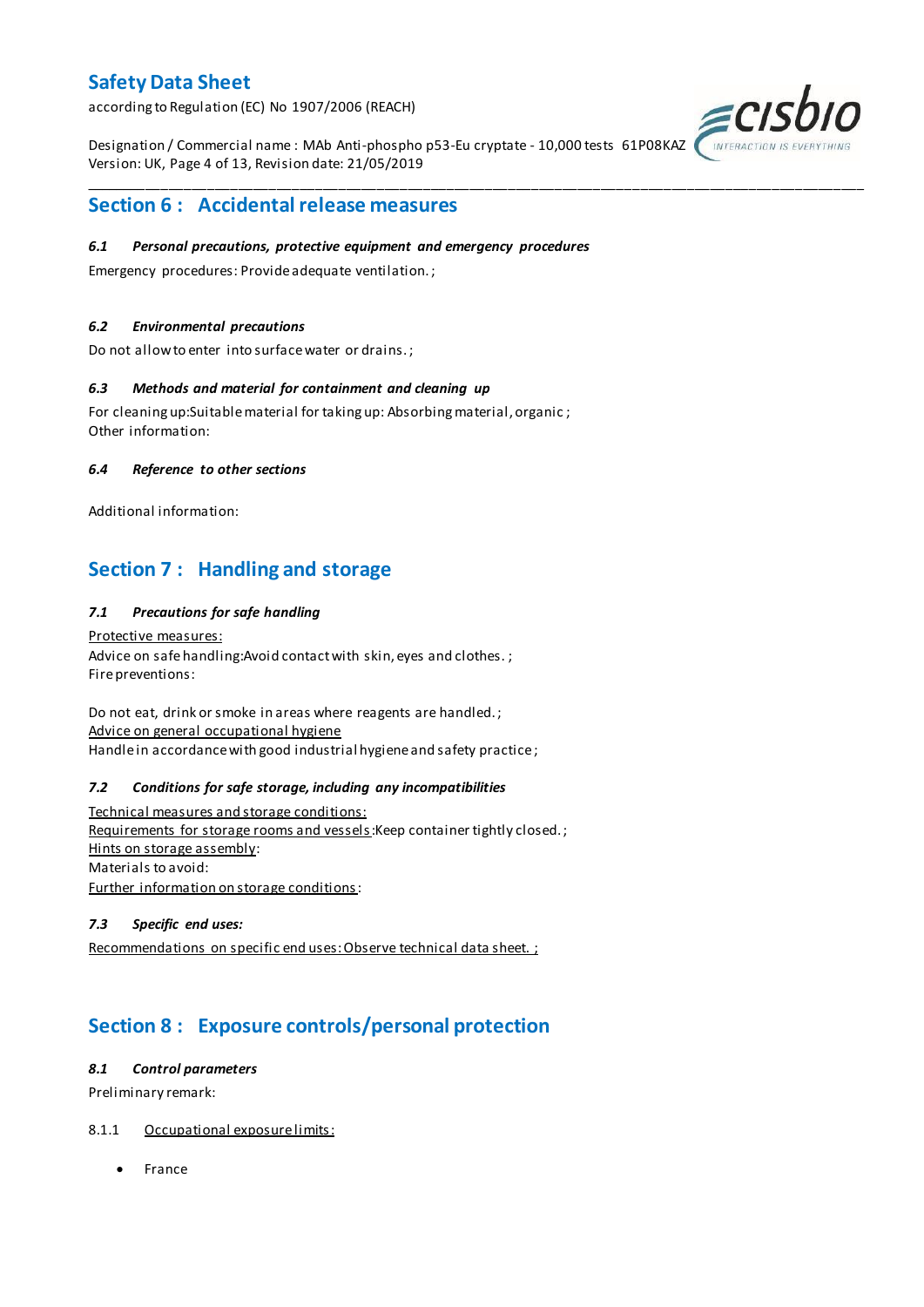according to Regulation (EC) No 1907/2006 (REACH)



Designation / Commercial name : MAb Anti-phospho p53-Eu cryptate - 10,000 tests 61P08KAZ WITERACTION IS EVERYTHING Version: UK, Page 5 of 13, Revision date: 21/05/2019

| Source:                 |           | Informations relatives à la réglementation VME (France) : ED 984, 07.2012 |            |           |                         |  |  |  |  |  |  |  |  |
|-------------------------|-----------|---------------------------------------------------------------------------|------------|-----------|-------------------------|--|--|--|--|--|--|--|--|
| Substance               | EC-No.    | CAS-No                                                                    | VLE(mg/m3) | VLE (ppm) | VME(mg/m3)<br>VME (ppm) |  |  |  |  |  |  |  |  |
| 7365-45-9/230-<br>907-9 | 230-907-9 | 7365-45-9                                                                 |            |           |                         |  |  |  |  |  |  |  |  |

#### • Spain

| Source :                | June 2015 | Limites de Exposicion Profesional para Agentes Quimicos en Espana<br>Instituto Nacional de Seguridade Higiene en el Trabajo |                  |              |                  |              |  |  |  |  |  |
|-------------------------|-----------|-----------------------------------------------------------------------------------------------------------------------------|------------------|--------------|------------------|--------------|--|--|--|--|--|
| Substance               | EC-No.    | <b>CAS-No</b>                                                                                                               | $VLA-EC$ (mg/m3) | VLA-EC (ppm) | $VLA-ED (mg/m3)$ | VLA-ED (ppm) |  |  |  |  |  |
| 7365-45-9/230-<br>907-9 | 230-907-9 | 7365-45-9                                                                                                                   |                  |              |                  |              |  |  |  |  |  |

#### **•** Germany

| Source:<br>TRGS 900, June 2015, BAuA |           |               |               |           |  |  |  |  |  |  |
|--------------------------------------|-----------|---------------|---------------|-----------|--|--|--|--|--|--|
| Substance                            | EC-No.    | <b>CAS-No</b> | $AGW$ (mg/m3) | AGW (ppm) |  |  |  |  |  |  |
| 7365-45-9/230-907-9                  | 230-907-9 | 7365-45-9     |               |           |  |  |  |  |  |  |

- Italia
- **•** Greece
- $\bullet$  UK

r

OSHA (USA)

| Source:                       |        | Occupational Safety and Health Administration (OSHA) Permissible Exposure Limits (PELS) from 29 CFR 1910.1000 |  |                                                                                               |                                                                                                                                                |  |  |  |  |  |  |  |  |
|-------------------------------|--------|---------------------------------------------------------------------------------------------------------------|--|-----------------------------------------------------------------------------------------------|------------------------------------------------------------------------------------------------------------------------------------------------|--|--|--|--|--|--|--|--|
| Substance                     | EC-No. | <b>CAS-No</b>                                                                                                 |  | <b>OSHA Permissible</b><br>Exposure Limit (PEL)   Exposure Limit (PEL) 8-<br>hour TWA (mg/m3) | <b>OSHA Permissible</b><br><b>OSHA Permissible</b><br><b>Exposure Limit (PEL)</b><br><b>Exposure Limit (PEL)</b><br>STEL (mg/m3)<br>STEL (ppm) |  |  |  |  |  |  |  |  |
| 7365-45-9 / 230-907 230-907-9 |        | 7365-45-9                                                                                                     |  |                                                                                               |                                                                                                                                                |  |  |  |  |  |  |  |  |

#### 8.1.2 Biological limit values (Germany):

| List of recommended health-based biological limit values (BLVs) and biological guidance values (BGVs), June 2014<br>Source: |
|-----------------------------------------------------------------------------------------------------------------------------|
|-----------------------------------------------------------------------------------------------------------------------------|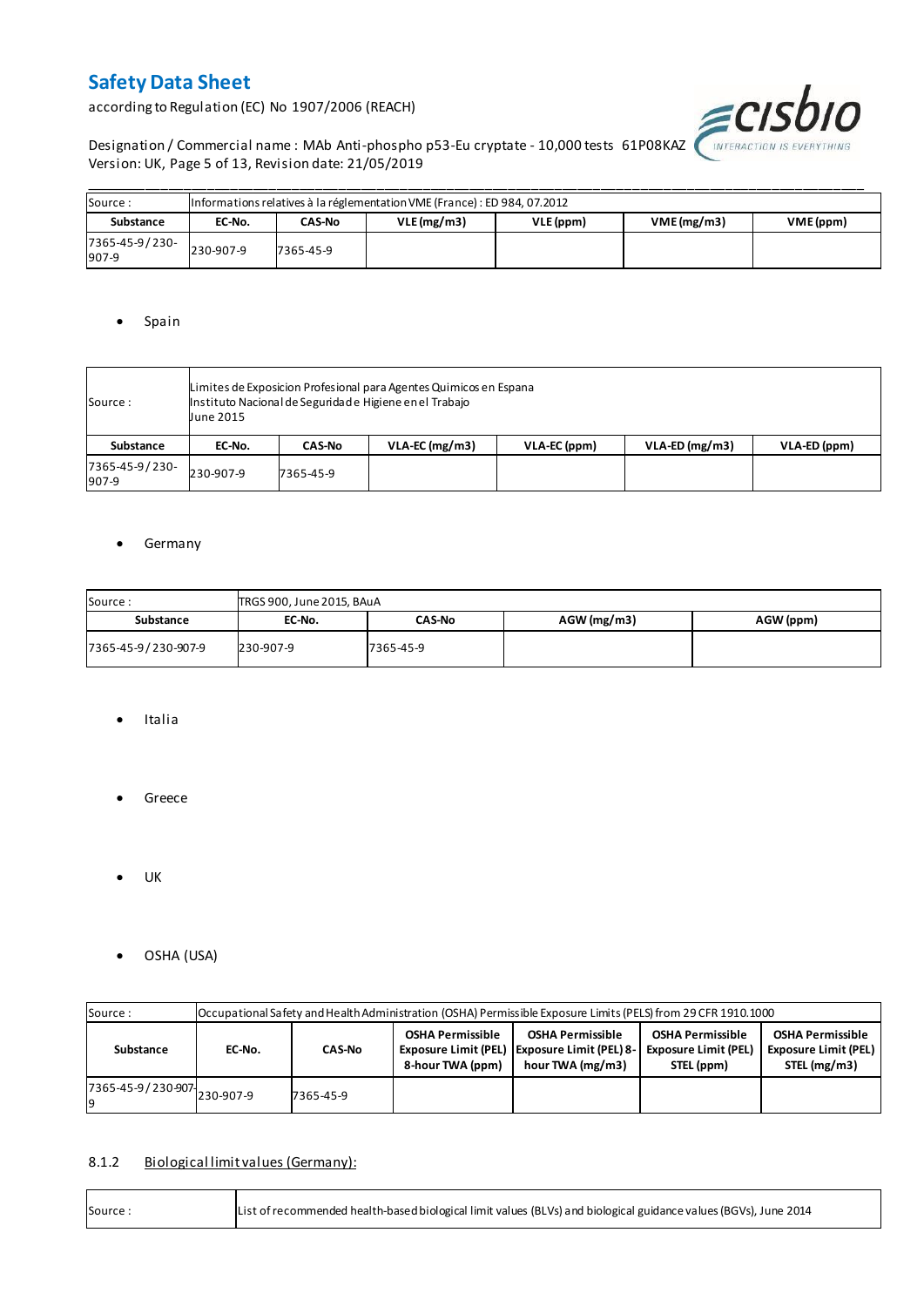according to Regulation (EC) No 1907/2006 (REACH)



Designation / Commercial name : MAb Anti-phospho p53-Eu cryptate - 10,000 tests 61P08KAZ Version: UK, Page 6 of 13, Revision date: 21/05/2019

| Substance           | EC-No.    | <b>CAS-No</b> | BLV (mg/m3) | BLV (ppm) |
|---------------------|-----------|---------------|-------------|-----------|
| 7365-45-9/230-907-9 | 230-907-9 | 7365-45-9     |             |           |

#### 8.1.3 Exposure limits at intended use (Germany):

| Source:             | TRGS 903, November 2015, BAuA |           |             |           |  |  |  |  |  |  |  |
|---------------------|-------------------------------|-----------|-------------|-----------|--|--|--|--|--|--|--|
| Substance           | EC-No.                        | CAS-No    | BGW (mg/m3) | BGW (ppm) |  |  |  |  |  |  |  |
| 7365-45-9/230-907-9 | 230-907-9                     | 7365-45-9 |             |           |  |  |  |  |  |  |  |

#### 8.1.4 DNEL/PNEC-values:

#### • DNEL worker

| Source:                 |        | <b>GESTIS</b> - substance database |                                                 |                                                          |                                                           |                                 |                                                                            |                                    |                                                                                 |  |  |  |  |  |  |
|-------------------------|--------|------------------------------------|-------------------------------------------------|----------------------------------------------------------|-----------------------------------------------------------|---------------------------------|----------------------------------------------------------------------------|------------------------------------|---------------------------------------------------------------------------------|--|--|--|--|--|--|
| Substance               | EC-No. | <b>CAS-No</b>                      | Acute - dermal,<br>local effects<br>(mg/kg/day) | $Long-term -$<br>dermal, local<br>effects<br>(mg/kg/day) | Long-term –<br>dermal.<br>systemic effects<br>(mg/kg/day) | $Acute -$<br>linhalation. local | $Acute -$<br>inhalation.<br>vuleffects (mg/m3) systemic effects<br>(mg/m3) | $Long-term -$<br>inhalation, local | $Long-term -$<br>inhalation.<br>~~ leffects (mg/m3) systemic effects<br>(mg/m3) |  |  |  |  |  |  |
| 7365-45-9/<br>230-907-9 |        | 230-907-97365-45-9                 |                                                 |                                                          |                                                           |                                 | 23.5-23.5                                                                  |                                    |                                                                                 |  |  |  |  |  |  |

#### DNEL consumer

| Source:                       |        | GESTIS - substance database |                                               |                                                          |                                                             |                              |                                                                           |                                  |                                                                              |  |  |  |  |  |
|-------------------------------|--------|-----------------------------|-----------------------------------------------|----------------------------------------------------------|-------------------------------------------------------------|------------------------------|---------------------------------------------------------------------------|----------------------------------|------------------------------------------------------------------------------|--|--|--|--|--|
| Substance                     | EC-No. | <b>CAS-No</b>               | Acute-dermal.<br>local effects<br>(mg/kg/day) | $Long-term -$<br>dermal, local<br>effects<br>(mg/kg/day) | $Long-term -$<br>dermal,<br>systemic effects<br>(mg/kg/day) | Acute –<br>inhalation, local | $Acute -$<br>inhalation.<br>"leffects (mg/m3) systemic effects<br>(mg/m3) | Long-term –<br>inhalation, local | $Long-term -$<br>inhalation.<br>weffects (mg/m3) systemic effects<br>(mg/m3) |  |  |  |  |  |
| $7365 - 45 - 9/$<br>230-907-9 |        | 230-907-97365-45-9          |                                               |                                                          |                                                             |                              |                                                                           |                                  |                                                                              |  |  |  |  |  |

#### DNEL remark:

• PNEC

| Source:         | <b>INERIS</b>                    |               |            |                                                                                                                  |  |  |              |  |                      |  |            |  |                      |  |  |
|-----------------|----------------------------------|---------------|------------|------------------------------------------------------------------------------------------------------------------|--|--|--------------|--|----------------------|--|------------|--|----------------------|--|--|
| Substance       |                                  |               |            | PNEC AQUATIC                                                                                                     |  |  |              |  |                      |  |            |  | <b>PNEC Sediment</b> |  |  |
|                 | EC-No.                           | <b>CAS-No</b> | freshwater |                                                                                                                  |  |  | marine water |  | intermittent release |  | freshwater |  | marine water         |  |  |
|                 |                                  |               |            | (mg/L)  (mg/kg)  (ppm)  (mg/L)  (mg/kg) (ppm)  (mg/L)  (mg/kg)  (ppm)  (mg/L) (mg/kg) (ppm) (mg/L) (mg/kg) (ppm) |  |  |              |  |                      |  |            |  |                      |  |  |
| 7365-45-9<br>19 | l/ 230-907-l230-907-9l7365-45-9l |               |            |                                                                                                                  |  |  |              |  |                      |  |            |  |                      |  |  |

| Source:          | <b>INERIS</b> |               |                    |                                      |                |                               |  |  |  |  |  |
|------------------|---------------|---------------|--------------------|--------------------------------------|----------------|-------------------------------|--|--|--|--|--|
| <b>Substance</b> | EC-No.        | <b>CAS-No</b> | <b>Others</b>      |                                      |                |                               |  |  |  |  |  |
|                  |               |               | PNEC soil          | PNEC sewage treatment<br>plant       | PNEC air       | PNEC secondary<br>poisoning   |  |  |  |  |  |
|                  |               |               | (mg/kg)<br>l(mg/L) | (mg/kg)<br>$(ppm)$ $(mg/L)$<br>(ppm) | (mg/L) (mg/kg) | (ppm) (mg/L) (mg/kg)<br>(ppm) |  |  |  |  |  |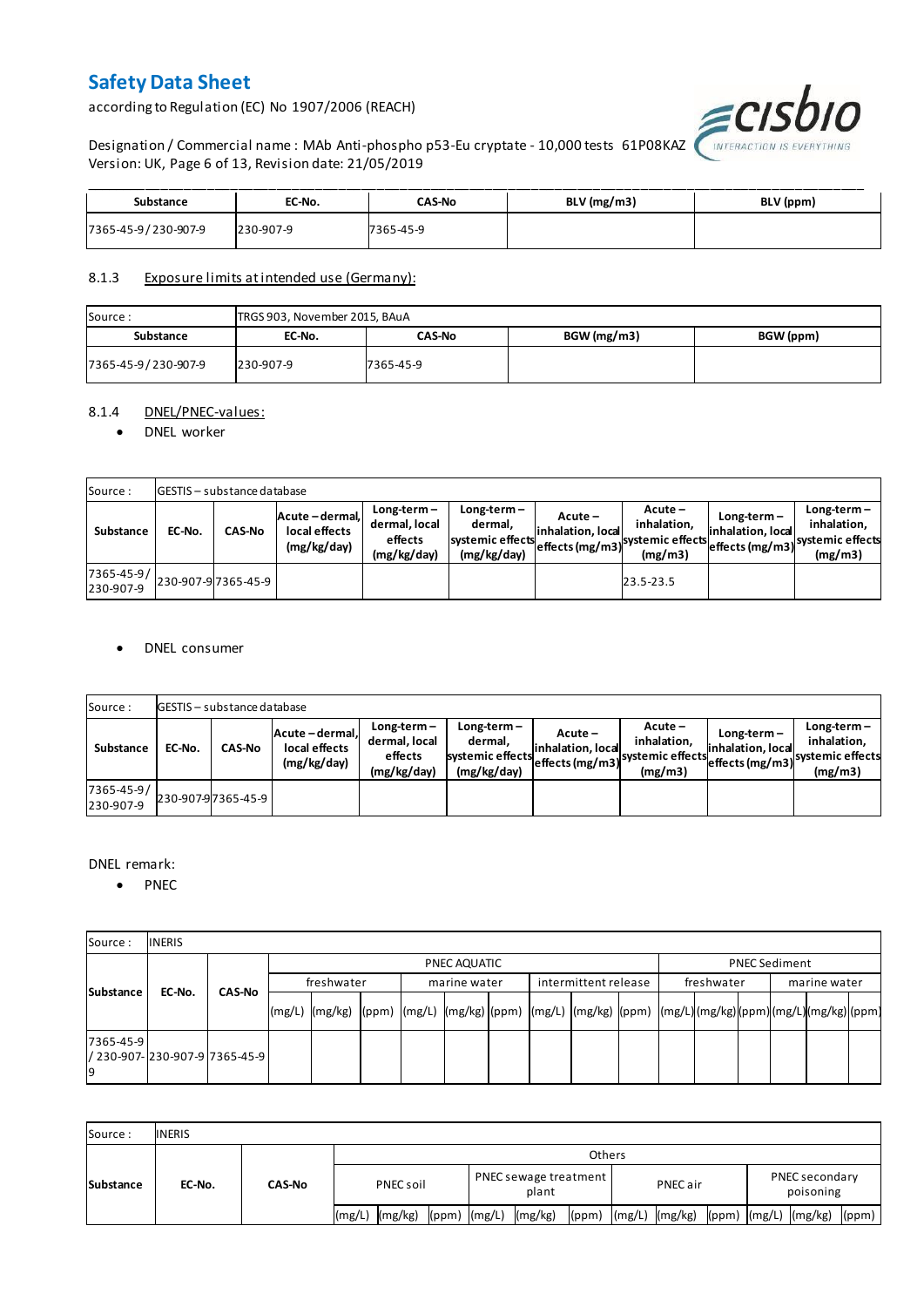according to Regulation (EC) No 1907/2006 (REACH)



Designation / Commercial name : MAb Anti-phospho p53-Eu cryptate - 10,000 tests 61P08KAZ *INTERACTION IS I* Version: UK, Page 7 of 13, Revision date: 21/05/2019

| $\begin{array}{ c c c }\n 7365-45-9/230-907-9\n \end{array}$ | 17365-45-9 |  |  |  |  |  |  |
|--------------------------------------------------------------|------------|--|--|--|--|--|--|

PNEC remark: Control parameters remark:

#### *8.2 Exposure controls*

8.2.1 Appropriate engineering controls:

8.2.2 Personal protective equipment:

**Eye / Face protection**: Safety glasses with side-shields ; **Skin protection**:Gloves ;

**Respiratory protection**:Ensure adequate ventilation ;

**Thermal hazards**:

8.2.3 Environmental exposure controls:

### **Section 9 : Physical and chemical properties**

#### *9.1 Information on basic physical and chemical properties*

| <b>Appearance</b>     |             |
|-----------------------|-------------|
| Physical state        | Liquid;     |
| Colour                | Colorless ; |
| Odour                 |             |
| Odour threshold (ppm) |             |

|                                                             |                                           | Value | Concentration<br>(mol/L) | Method | Temperature (°C) | Pressure (kPa) | Remark |
|-------------------------------------------------------------|-------------------------------------------|-------|--------------------------|--------|------------------|----------------|--------|
| pH                                                          |                                           |       |                          |        |                  |                |        |
| Melting point (°C)                                          |                                           |       |                          |        |                  |                |        |
| Freezing point (°C)                                         |                                           |       |                          |        |                  |                |        |
| Initial boiling point/boiling range (°C)                    |                                           |       |                          |        |                  |                |        |
| Flash point (°C)                                            |                                           |       |                          |        |                  |                |        |
| Evaporation rate (kg/m <sup>2</sup> /h)                     |                                           |       |                          |        |                  |                |        |
| Flammability (type : ) (%)                                  |                                           |       |                          |        |                  |                |        |
| Upper/lower<br>flammability or explosive<br>limits          | Upper explosive limit<br>(%)              |       |                          |        |                  |                |        |
|                                                             | Lower explosive limit (%)                 |       |                          |        |                  |                |        |
| Vapour pressure (kPa)                                       |                                           |       |                          |        |                  |                |        |
| Vapour density (g/cm <sup>3</sup> )                         |                                           |       |                          |        |                  |                |        |
|                                                             | Density (g/cm <sup>3</sup> )              |       |                          |        |                  |                |        |
| Densities                                                   | Relative density (g/cm <sup>3</sup> )     |       |                          |        |                  |                |        |
|                                                             | Bulk density (g/cm <sup>3</sup> )         |       |                          |        |                  |                |        |
|                                                             | Critical density (g/cm <sup>3</sup> )     |       |                          |        |                  |                |        |
| Solubility (Type: ) (g/L)                                   |                                           |       |                          |        |                  |                |        |
| Partition coefficient (log Pow)<br>n-octanol/water at pH :  |                                           |       |                          |        |                  |                |        |
| Auto-ignition temperature (°C)                              |                                           |       |                          |        |                  |                |        |
| Decomposition temperature (°C)<br>Decomposition energy : kJ |                                           |       |                          |        |                  |                |        |
| Viscosity                                                   | Viscosity, dynamic (poiseuille)           |       |                          |        |                  |                |        |
|                                                             | Viscosity, cinematic (cm <sup>3</sup> /s) |       |                          |        |                  |                |        |
| Oxidising properties                                        |                                           |       |                          |        |                  |                |        |
| <b>Explosive properties</b>                                 |                                           |       |                          |        |                  |                |        |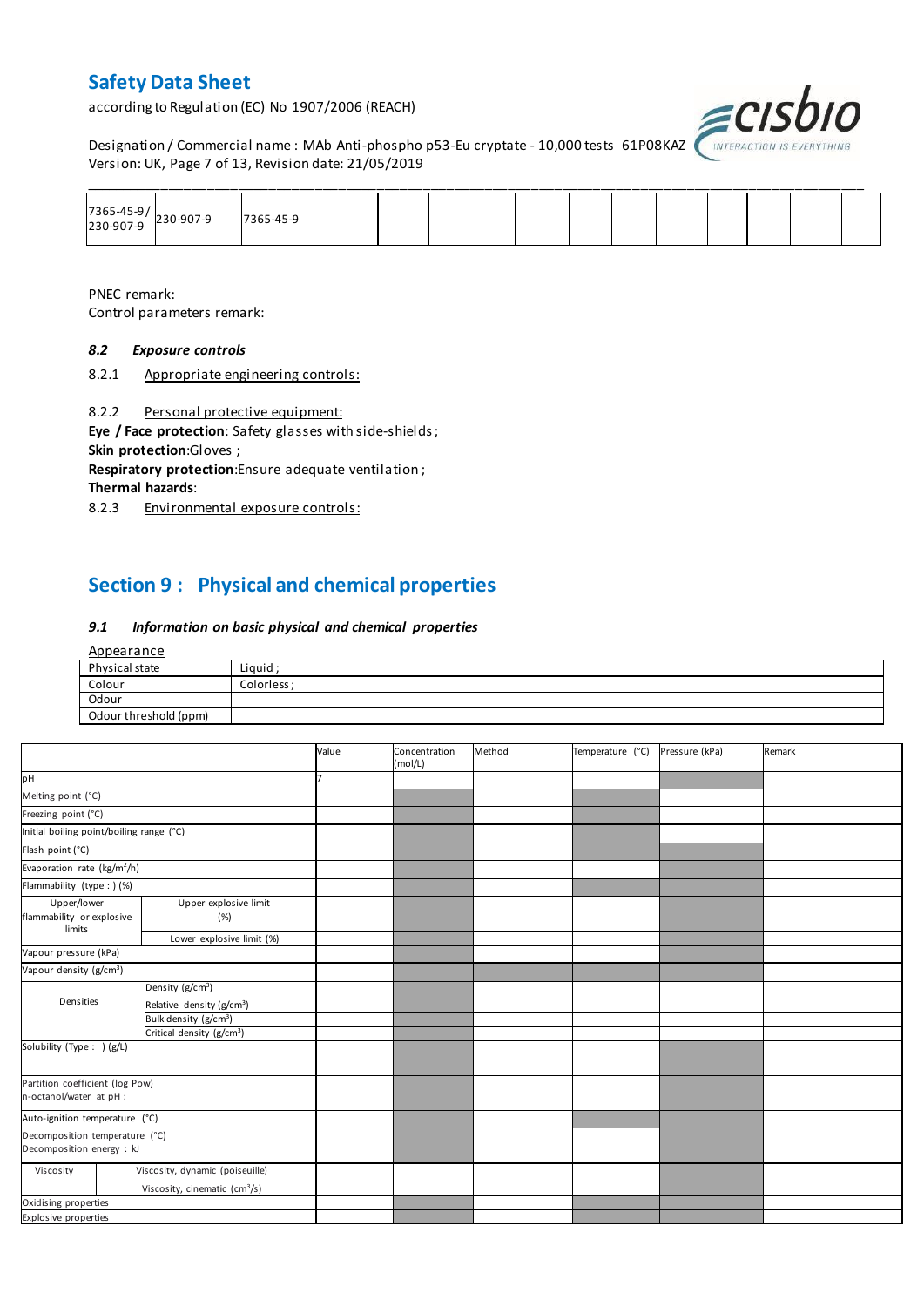according to Regulation (EC) No 1907/2006 (REACH)



Designation / Commercial name : MAb Anti-phospho p53-Eu cryptate - 10,000 tests 61P08KAZ Version: UK, Page 8 of 13, Revision date: 21/05/2019

\_\_\_\_\_\_\_\_\_\_\_\_\_\_\_\_\_\_\_\_\_\_\_\_\_\_\_\_\_\_\_\_\_\_\_\_\_\_\_\_\_\_\_\_\_\_\_\_\_\_\_\_\_\_\_\_\_\_\_\_\_\_\_\_\_\_\_\_\_\_\_\_\_\_\_\_\_\_\_\_\_\_\_\_\_\_\_\_\_\_\_\_\_\_\_\_\_\_\_\_\_

#### *9.2 Other information:*

No other relevant data available

### **Section 10 : Stability and reactivity**

*10.1 Reactivity* This material is considered to be non-reactive under normal use conditions. ;

- *10.2 Chemical stability*
- *10.3 Possibility of hazardous reactions*
- *10.4 Conditions to avoid:*
- *10.5 Incompatible materials:*
- *10.6 Hazardous decomposition products:*

Does not decompose when used for intended uses. ;

### **Section 11 : Toxicological information**

Toxicokinetics, metabolism and distribution

#### *11.1 Information on toxicological effects*

#### **Substances**

**Acute toxicity**

Animal data: Acute oral toxicity:

Acute dermal toxicity:

Acute inhalative toxicity:

Practical experience / human evidence: Assessment / Classification: General Remark:

**Skin corrosion/irritation**

Animal data:

In-vitro skin test method: In-vitro skin test result: Assessment / Classification:

**Eye damage/irritation**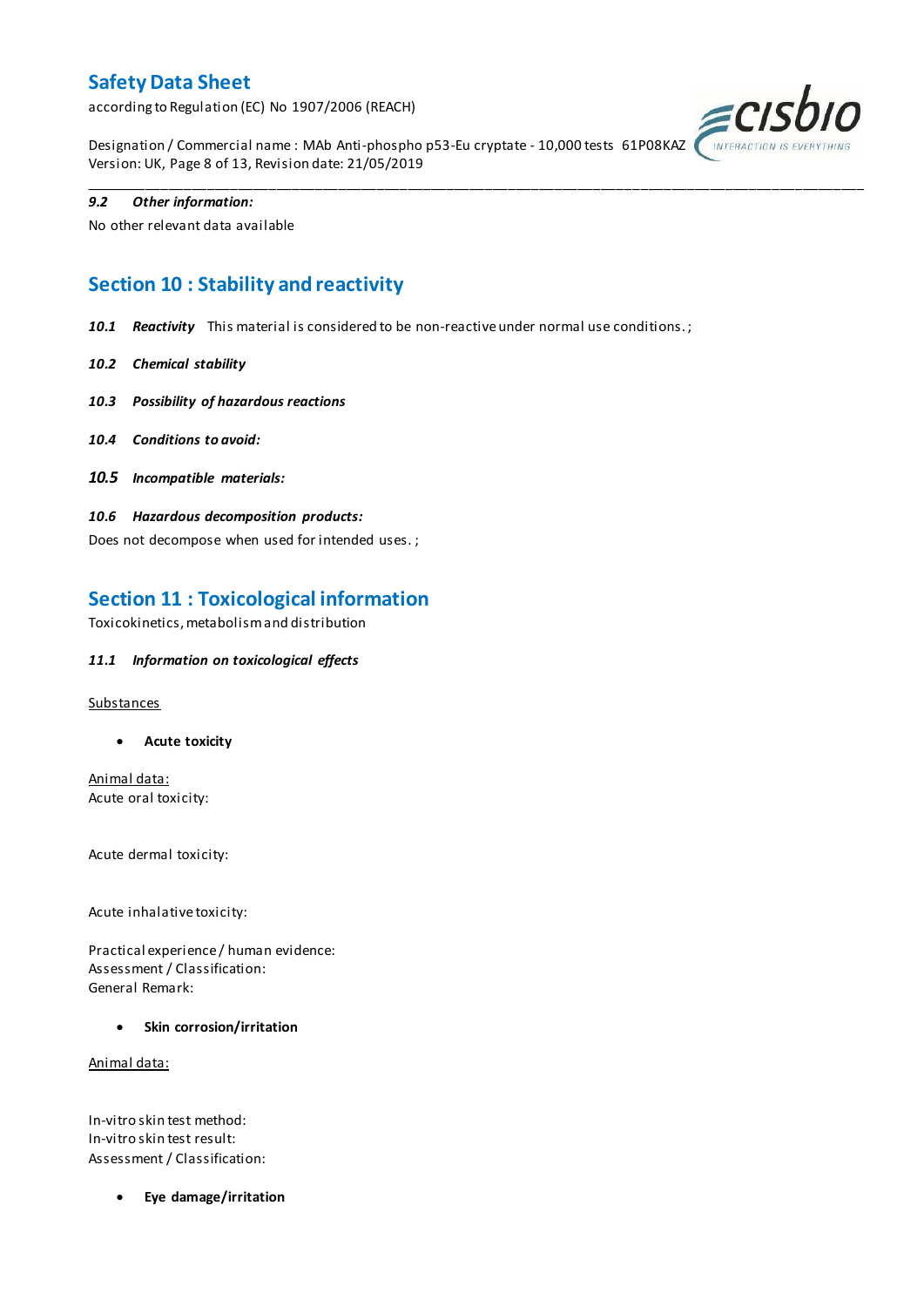according to Regulation (EC) No 1907/2006 (REACH)



Designation / Commercial name : MAb Anti-phospho p53-Eu cryptate - 10,000 tests 61P08KAZ Version: UK, Page 9 of 13, Revision date: 21/05/2019

\_\_\_\_\_\_\_\_\_\_\_\_\_\_\_\_\_\_\_\_\_\_\_\_\_\_\_\_\_\_\_\_\_\_\_\_\_\_\_\_\_\_\_\_\_\_\_\_\_\_\_\_\_\_\_\_\_\_\_\_\_\_\_\_\_\_\_\_\_\_\_\_\_\_\_\_\_\_\_\_\_\_\_\_\_\_\_\_\_\_\_\_\_\_\_\_\_\_\_\_\_

#### Animal data:

In vitro eye test method: In vitro eye test result: Assessment / Classification:

- **CMR effects (carcinogenity, mutagenicity and toxicity for reproduction)**
	- o Germ cell mutagenicity:

Animal data:

Assessment / Classification:

o Carcinogenicity

Practical experience / human evidence: Animal data:

Other information: Assessment / Classification:

o Reproductive toxicity

Practical experience / human evidence: Animal data:

Other information: Assessment / Classification:

Overall assessment on CMR properties:

- **Specific target organ toxicity (single exposure)**
	- o STOT SE 1 and 2

Animal data:

Other information:

o STOT SE 3

Practical experience / human evidence:

Other information: Assessment / Classification:

#### **Specific target organ toxicity (repeated exposure)**

Practical experience / human evidence: Animal data:

Assessment / Classification: Other information

**Aspiration hazard**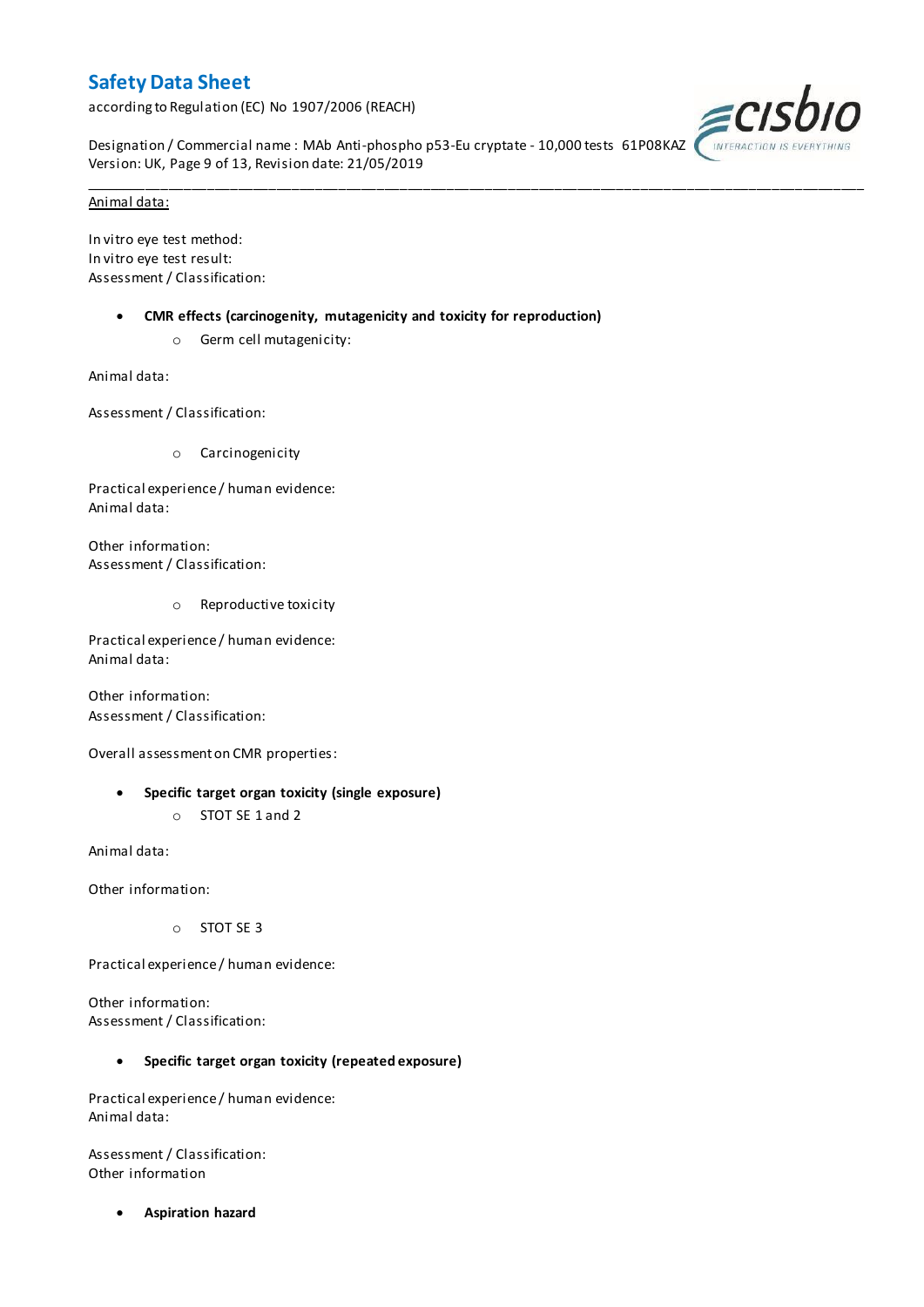according to Regulation (EC) No 1907/2006 (REACH)



Designation / Commercial name : MAb Anti-phospho p53-Eu cryptate - 10,000 tests 61P08KAZ Version: UK, Page 10 of 13, Revision date: 21/05/2019

Practical experience / human evidence: Experimental data: viscosity data: see SECTION 9. Assessment / Classification: Remark:

11.1.1 Mixtures No toxicological information is available for the mixture itself

### **Section 12 : Ecological information**

In case that test data regarding one endpoint/differentiation exist for the mixture itself, the classification is carried out according to the substance criteria (excluding biodegradation and bioaccumulation). If no test data exist, the criteria for mixture classification has to be used (calculation method) in this case the toxicological data of the ingredients are shown.

\_\_\_\_\_\_\_\_\_\_\_\_\_\_\_\_\_\_\_\_\_\_\_\_\_\_\_\_\_\_\_\_\_\_\_\_\_\_\_\_\_\_\_\_\_\_\_\_\_\_\_\_\_\_\_\_\_\_\_\_\_\_\_\_\_\_\_\_\_\_\_\_\_\_\_\_\_\_\_\_\_\_\_\_\_\_\_\_\_\_\_\_\_\_\_\_\_\_\_\_\_

### *12.1 Aquatic toxicity:*

Acute (short-term) fish toxicity

Chronic (long-term) fish toxicity

Acute (short-term) toxicity to crustacea

Chronic (long-term) toxicity to crustacea

Acute (short-term) toxicity to algae and cyanobacteria

Toxicity to microorganisms and other aquatic plants / organisms

Assessment / Classification:

#### *12.2 Persistence and degradability*

Biodegradation:

Abiotic Degradation:

Assessment / Classification:

#### *12.3 Bioaccumulative potential*

Bioconcentration factor (BCF):

*12.4 Mobility in soil*

#### *12.5 Results of PBT and vPvB assessment*

*12.6 Other adverse effects:*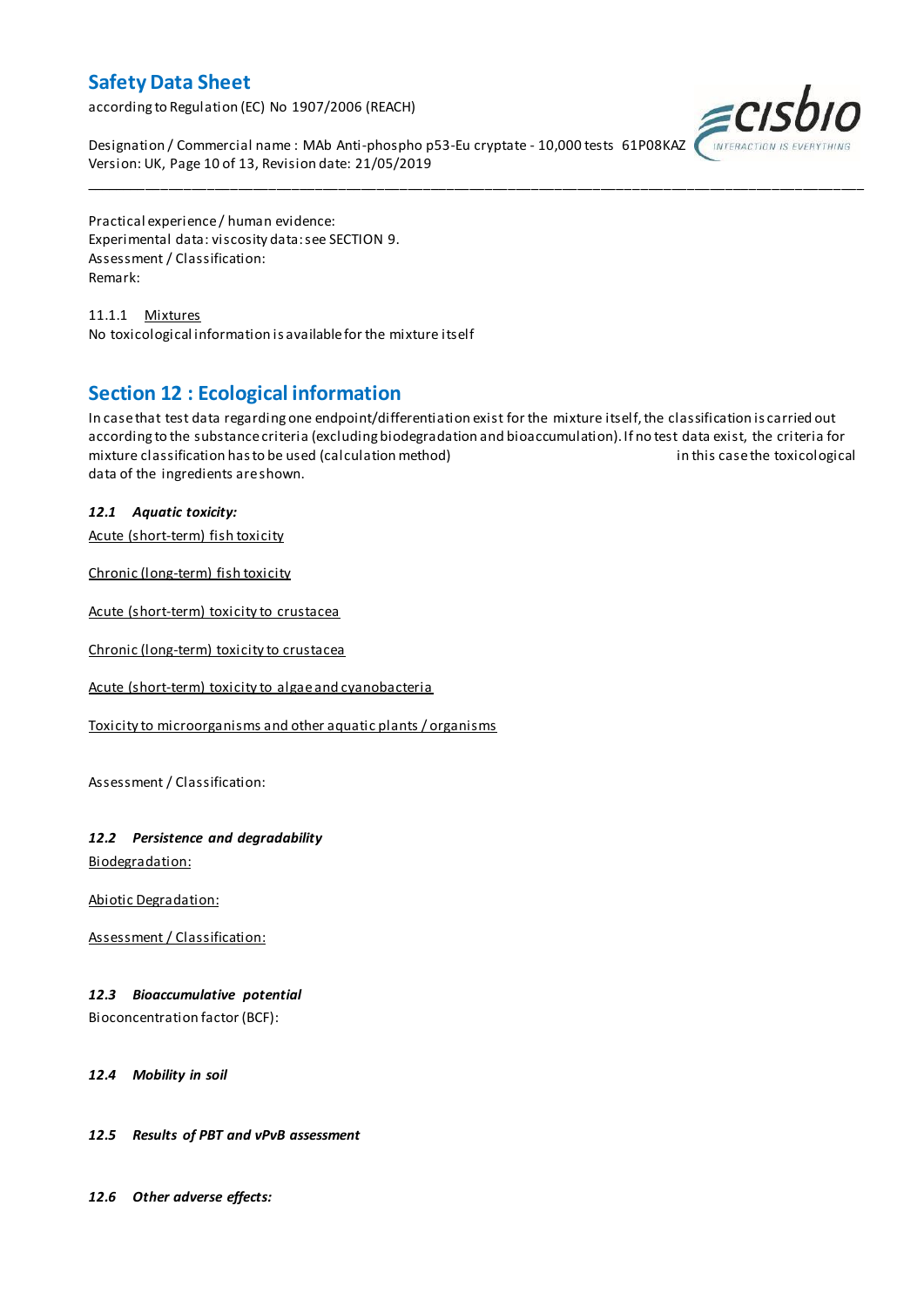according to Regulation (EC) No 1907/2006 (REACH)

Designation / Commercial name : MAb Anti-phospho p53-Eu cryptate - 10,000 tests 61P08KAZ Version: UK, Page 11 of 13, Revision date: 21/05/2019



Additional ecotoxicological information:

### **Section 13 : Disposal considerations**

#### *13.1 Waste treatment methods*

Waste treatment options:Dispose of waste according to applicable legislation. ;

*Transport in bulk according to Annex II of MARPOL 73/78 and the IBC Code*

### **Section 14 : Transport information**

ADR/RID/AND/IMDG/IATA

| UN No.                     |  |
|----------------------------|--|
| UN Proper shipping name    |  |
| Transport hazard class(es) |  |
| Hazard label(s)            |  |
|                            |  |
| Packing group              |  |

\_\_\_\_\_\_\_\_\_\_\_\_\_\_\_\_\_\_\_\_\_\_\_\_\_\_\_\_\_\_\_\_\_\_\_\_\_\_\_\_\_\_\_\_\_\_\_\_\_\_\_\_\_\_\_\_\_\_\_\_\_\_\_\_\_\_\_\_\_\_\_\_\_\_\_\_\_\_\_\_\_\_\_\_\_\_\_\_\_\_\_\_\_\_\_\_\_\_\_\_\_

### Land transport (ADR/RID) Classification code ADR: Special Provisions for ADR/RID: Limited quantities for ADR/RID:<br>
Packing Instructions for ADR/RID: Special packing provisions for ADI Special packing provisions for ADR/RID: Mixed packing provisions: Portable tanks and bulk containers Instructions: Portable tanks and bulk containers Special Provisions: ADR Tank Code: ADR Tank special provisions: Vehicle for tank carriage: Special provisions for carriage Packages: Special provisions for carriage Bulk: Special provisions for carriage for loading, unloading and handling: Special Provisions for carriage Operation: Hazard identification No: Transport category (Tunnel restriction code): Sea transport (IMDG) Marine Pollutant: Subsidiary risk(s) for IMDG: Packing provisions for IMDG: Limited quantities for IMDG: Packing instructions for IMDG: IBC Instructions: IBC Provisions: IMO tank instructions: UN tank instructions: Tanks and bulk Provisions: EmS : Stowage and segregation for IMDG: Properties and observations: Inland waterway transport (ADN) Classification Code ADN: Special Provisions ADN: Limited quantities ADN: Excepted quantities ADN: Carriage permitted: Carriage permitted: Provisions concerning loading and unloading: Provisions concerning carriage: Number of blue cones/lights: Remark: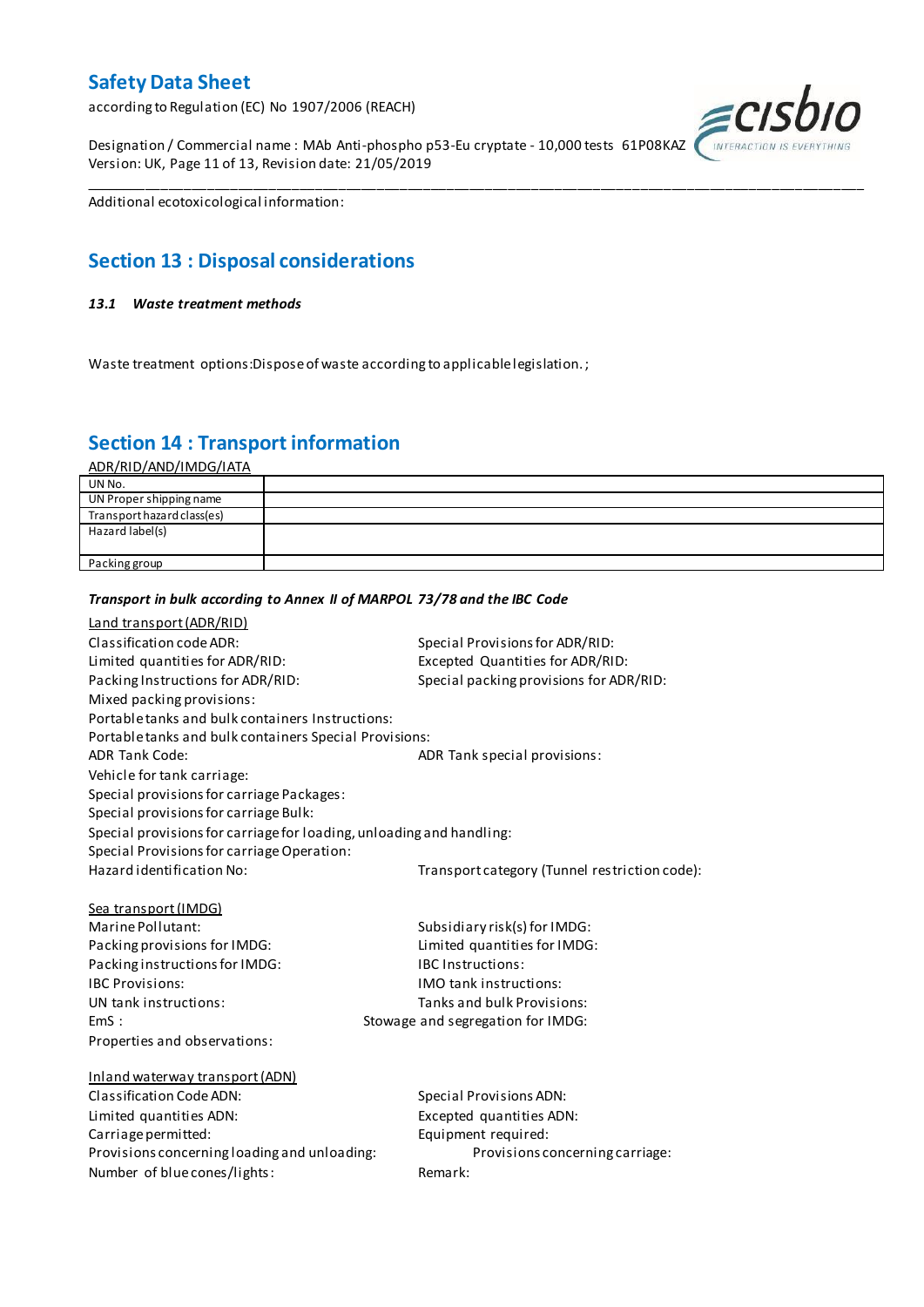according to Regulation (EC) No 1907/2006 (REACH)



Designation / Commercial name : MAb Anti-phospho p53-Eu cryptate - 10,000 tests 61P08KAZ Version: UK, Page 12 of 13, Revision date: 21/05/2019

Air transport (ICAO-TI / IATA-DGR) Subsidiary risk for IATA: Excepted quantity for IATA: Passenger and Cargo Aircraft Limited Quantities Packing Instructions: Passenger and Cargo Aircraft Limited Quantities Maximal Net Quantity : Passenger and Cargo Aircraft Packaging Instructions : Passenger and Cargo Aircraft Maximal Net Quantity : Cargo Aircraft only Packaging Instructions : Cargo Aircraft only Maximal Net Quantity : ERG code: Special Provisions for IATA:

\_\_\_\_\_\_\_\_\_\_\_\_\_\_\_\_\_\_\_\_\_\_\_\_\_\_\_\_\_\_\_\_\_\_\_\_\_\_\_\_\_\_\_\_\_\_\_\_\_\_\_\_\_\_\_\_\_\_\_\_\_\_\_\_\_\_\_\_\_\_\_\_\_\_\_\_\_\_\_\_\_\_\_\_\_\_\_\_\_\_\_\_\_\_\_\_\_\_\_\_\_

## **Section 15 : Regulatory information**

#### *15.1 Safety, health and environmental regulations/legislation specific for the substance or mixture*

EU regulations

Authorisations and/or restrictions on use:

Authorisations: Restrictions on use: SVHC :

- Other EU regulations:
- Directive 2010/75/EC on industrial emissions

Not relevant

National regulations

#### *15.2 Chemical Safety Assessment:*

For this mixture, no chemical safety assessment has been carried out

### **Section 16 : Other information**

#### *16.1 Indication of changes*

Date of the previous version:03/05/2019 Modifications:

*16.2 Other informations*

*16.3 Classification for mixtures and used evaluation method according to regulation (EC) 1207/2008 [CLP]:* See SECTION 2.1 (classification).

#### *16.4 Relevant R-, H- and EUH-phrases (number and full text):*